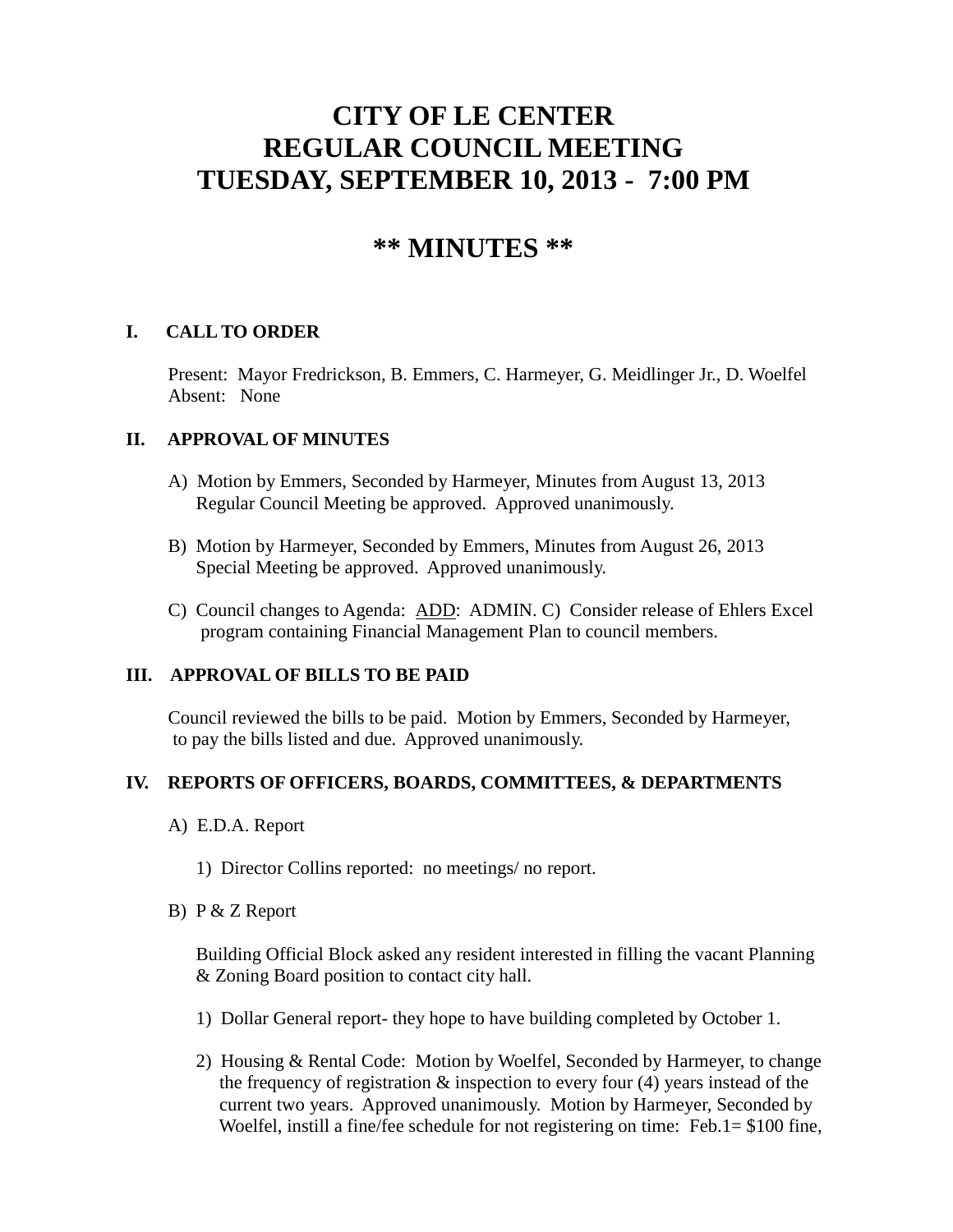May  $1 = $200$  fine, Aug.  $1 = $300$  fine, and etc. per property. Approved unan. Attorney Moran send letter to last four uncompliant property owners.

C) Municipal Liquor Store

Manager Mike Nelson gave the August report: Sales were \$83,558: up \$9,000 from July, and up \$6,900 from Aug.'12. Nelson also reported: dart league and pool league are slow to start/ would like to purchase a 3-door cooler for \$4,000-\$5,000 for specialty liquors- Liquor Committee discuss & decide/ two of three apartments are rented.

D) Police Department

Police Chief Pfarr reported on the police activities for month of August: 119 calls/ 2,776 miles patrolled/ calls up 11%, miles down 8%. Pfarr reported: a quiet month/ officers completed firearms qualifications, attended LMC police training.

E) Water, Sewer, Streets, Parks

 Public Works Supt. Curt Roemhildt read a "Thank You" from MN Rural Water for the wastewater training held here in Le Center. Roemhildt also reported:

- Streets- county starting repair of Park Ave. this week with concrete removal and pour new- then week of Aug. 23 will do mill and overlay of blacktop.
- Sewer- staff cleaning Industrial Street sewers to keep the grease down.
- Parks- football field ready for Jr. High/ West Park ready for kids flag football.
- Refuse- leaf drop-off is open/ staff will pick them up off curbsides as needed.
- Pool- bid for \$5,100 from Fredrickson Paint to sandblast pool collar/ done this late fall/ paid for  $\frac{1}{2}$  this year and other  $\frac{1}{2}$  in early 2014.
- $\Box$  Tri-County hazardous waste drop-off at city WWTP on Thursday, Sept. 19<sup>th</sup>.
	- F) Bolton & Menk Engineering (Joel Hawbaker, Engineer)

Engineer Hawbaker unable to attend meeting/ no report.

- G) Pool Administrator Collins gave the August and Final pool reports. With the cool and late summer contributing factors- pool lost approx. \$19,731.04.
- H) Le Sueur County Fair Assn. Nancy Stauff presented a final County Fair report weather was awesome and fair was well attended/ Native American exhibit was very well received/ over-all went really well. Thank You to city staff for all their help.

#### **V. PUBLIC FORUM**

 Stan Stocker from Le Center Ambulance announced on Wednesday, Sept. 11 they would be going door-to-door seeking interested new members to the ambulance department. Next Tuesday, Sept. 17 was the Ambulance Fun Night at the hall starting at 4:00 pm.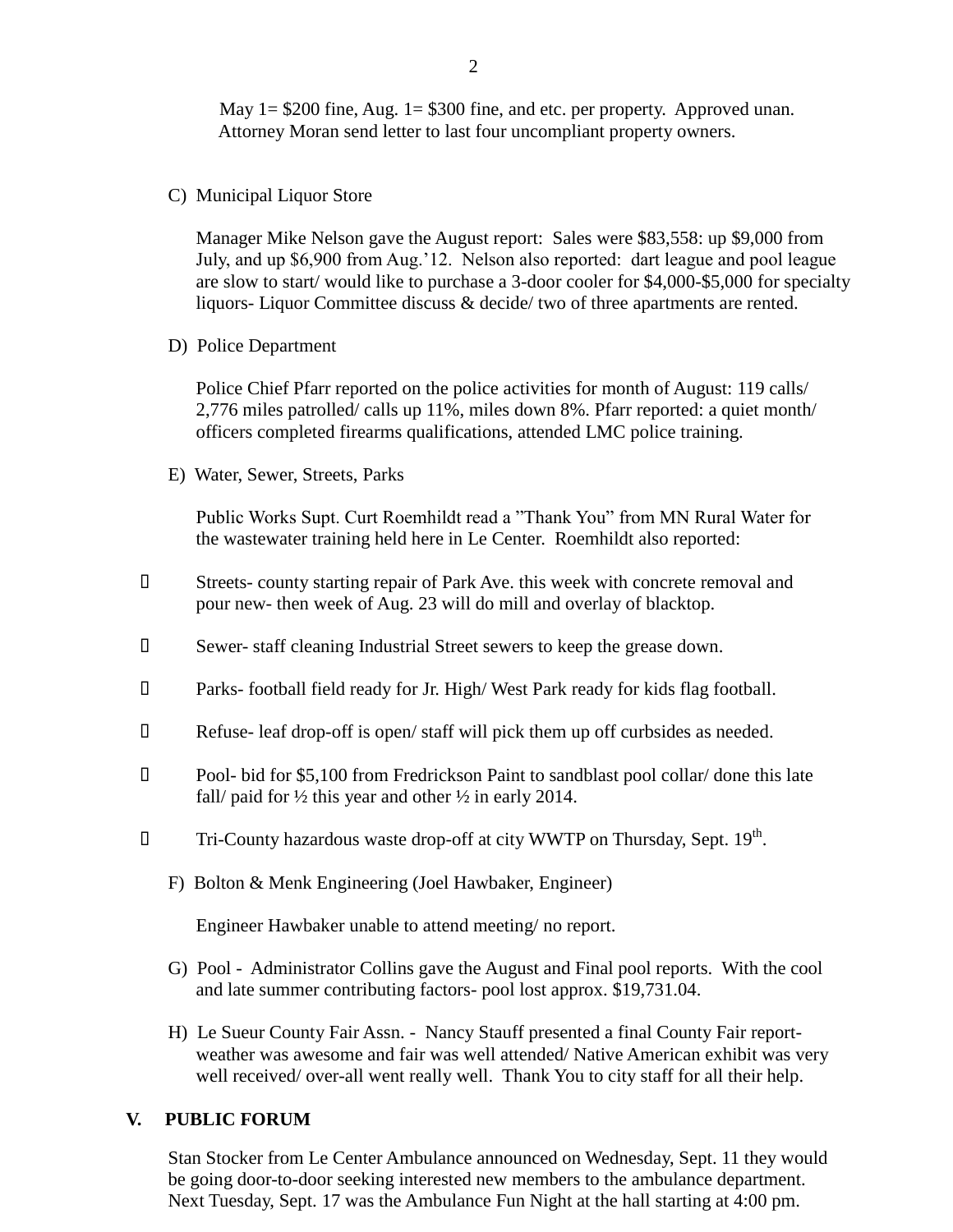Thank You to Curt & his staff and Chief Pfarr & his officers for all their help.

#### **VI. OLD BUSINESS**

- A) Verizon cell-phone tower: Steve Fester was present for Verizon to report they have agreed to pay \$1,300 per month for a 40 ft. X 30 ft. lease area near the watertower. Council was not in agreement the mono-pole should go in that area as it may detract from the watertower, and may be too close to the residential area. Council asked Mr. Fester to send site plan and elevation plan; Council would take under advisement and vote at the October council meeting; and send Atty Moran the revised contract. Council also asked that Verizon consider the city shop area for the mono-pole.
- B) Motion by Fredrickson, Seconded by Harmeyer, to accept and implement the Ehler's Financial Management Plan as presented at the Aug. 26 meeting. Approved unan.
- C) Motion by Harmeyer, Seconded by Emmers, to approve and adopt the Fines & Fees Schedule presented at the earlier public hearing. Approved unanimously.
- D) After some discussion: Motion by Harmeyer, Seconded by Meidlinger, to repeal the current sidewalk ordinance/ approve and adopt the old sidewalk ordinance/ remove "alleys" out of the language. Approved by 4-1 vote, Emmers voting No. New ordinance shall take effect upon it's passage and legal publication.

### **VII. NEW BUSINESS**

- A) Russ Harkins, 256 No. Lexington Ave. request for city to pay ½ (\$750) for the tree he had removed from his back alley. Council generally agreed they would not pay for ½ of the removal because the request came in after the tree was already down; and they were not convinced the tree was actually in the alley right-of-way.
- B) Administrator Collins explained the preliminary 2014 maximum budget & levy and how it compared to Ehlers Financial Management Plan for the city. Collins compared the \$1,094,915.00 total levy amount (13.76% increase) to the 13.62% recommended increase by Ehlers. He stated ALL the increased levy is budgeted towards the payment of the debt service funds. Motion by Harmeyer, Seconded by Woelfel, to adopt Resolution No. 2013G, thereby approving the maximum preliminary tax levy of \$1,094,915.00 (13.76%) for 2014. Approved unanimously.
- C) Administrator Collins asked the council to approve the preliminary 2014 maximum total budget of \$3,392,517 (operating budget + debt service budget). Motion by Emmers, Seconded by Harmeyer, to approve the \$3,392,517.00 maximum preliminary total budget for 2014. Approved unanimously.
- D) Mayor Fredrickson announced the 2014 final budget & levy "Public Comment Meeting" would be held Tuesday, December 10 at 7:00 pm @ city hall council chambers.
- E) Administrator Collins announced that he would be accepting comments, calls, & letters concerning the 2014 budget at 10 West Tyrone Street, Le Center or phone 507-357-4450 between the hours of  $8 \text{ am} - 4:30 \text{ pm}$  until December  $10^{\text{th}}$ .